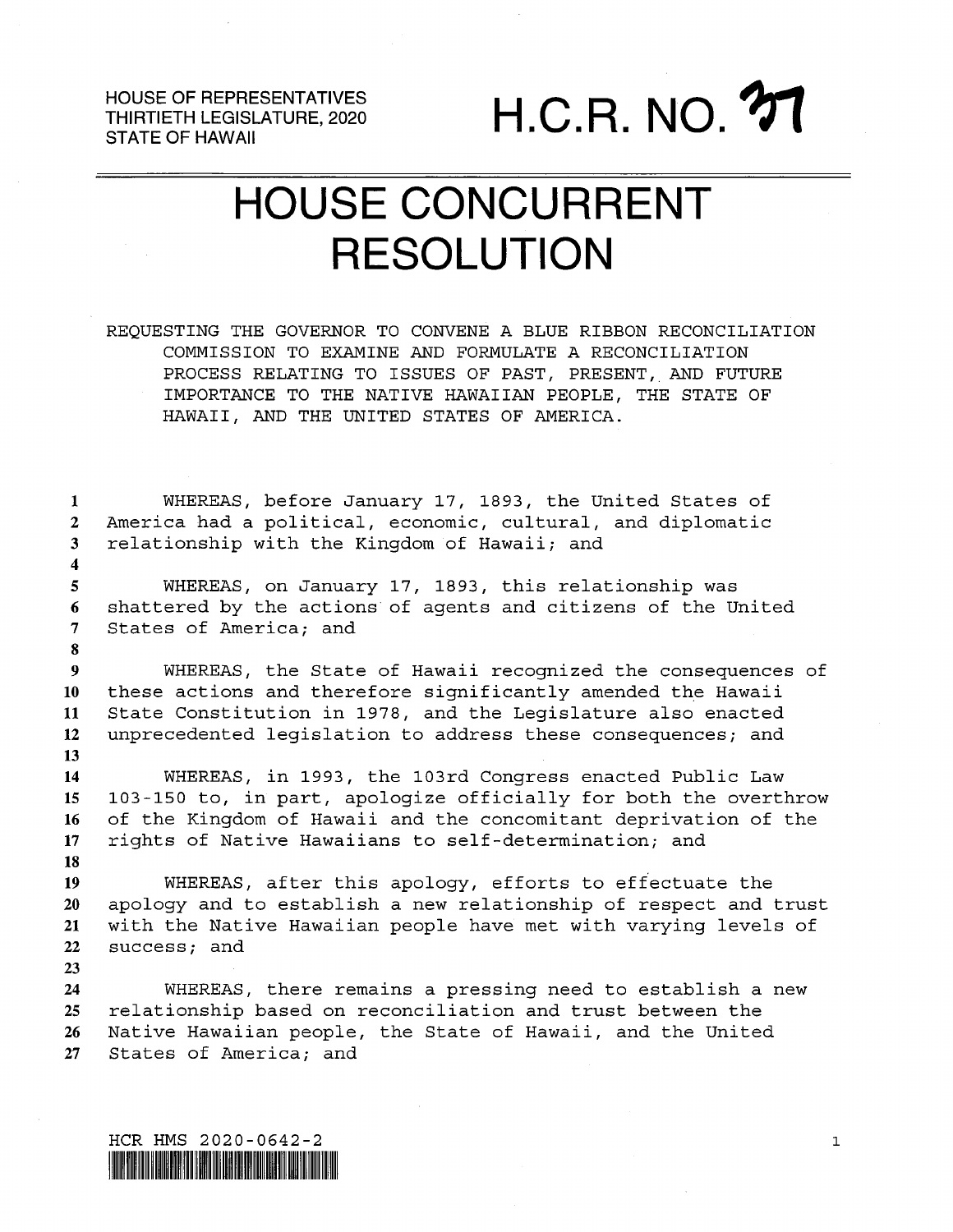## H.C.R. NO. **27**

 WHEREAS, establishing and engaging in <sup>a</sup> process for reconciliation will provide <sup>a</sup> strong foundation for this relationship; and WHEREAS, establishing and engaging in <sup>a</sup> participatory and meaningful process for reconciliation will ensure that issues of importance to the Native Hawaiian people, the State of Hawaii, and the United States of America are addressed; and WHEREAS, <sup>a</sup> process for reconciliation that focuses on <sup>a</sup> shared commitment to <sup>a</sup> positive future for all the people of Hawaii will enable the people of Hawaii to move respectfully into the future; and WHEREAS, <sup>a</sup> process for reconciliation will provide <sup>a</sup> participatory and meaningful process of engagement to address the current discord related to Mauna Kea, including issues related to land use and stewardship, the environment, economy, culture, and science; now, therefore, BE IT RESOLVED by the House of Representatives of the Thirtieth Legislature of the State of Hawaii, Regular Session of 2020, the Senate concurring, that the Governor is requested to convene <sup>a</sup> Blue Ribbon Reconciliation Commission to: (1) Examine and establish <sup>a</sup> reconciliation process relating to past, present, and future issues of importance to the Native Hawaiian people, the State of Hawaii, and the United States of America; and (2) Identify processes and reconciliation proposals related to land use and stewardship, the environment, economy, culture, and science; and BE IT FURTHER RESOLVED that the Legislature requests the Blue Ribbon Reconciliation Commission to make recommendations that:

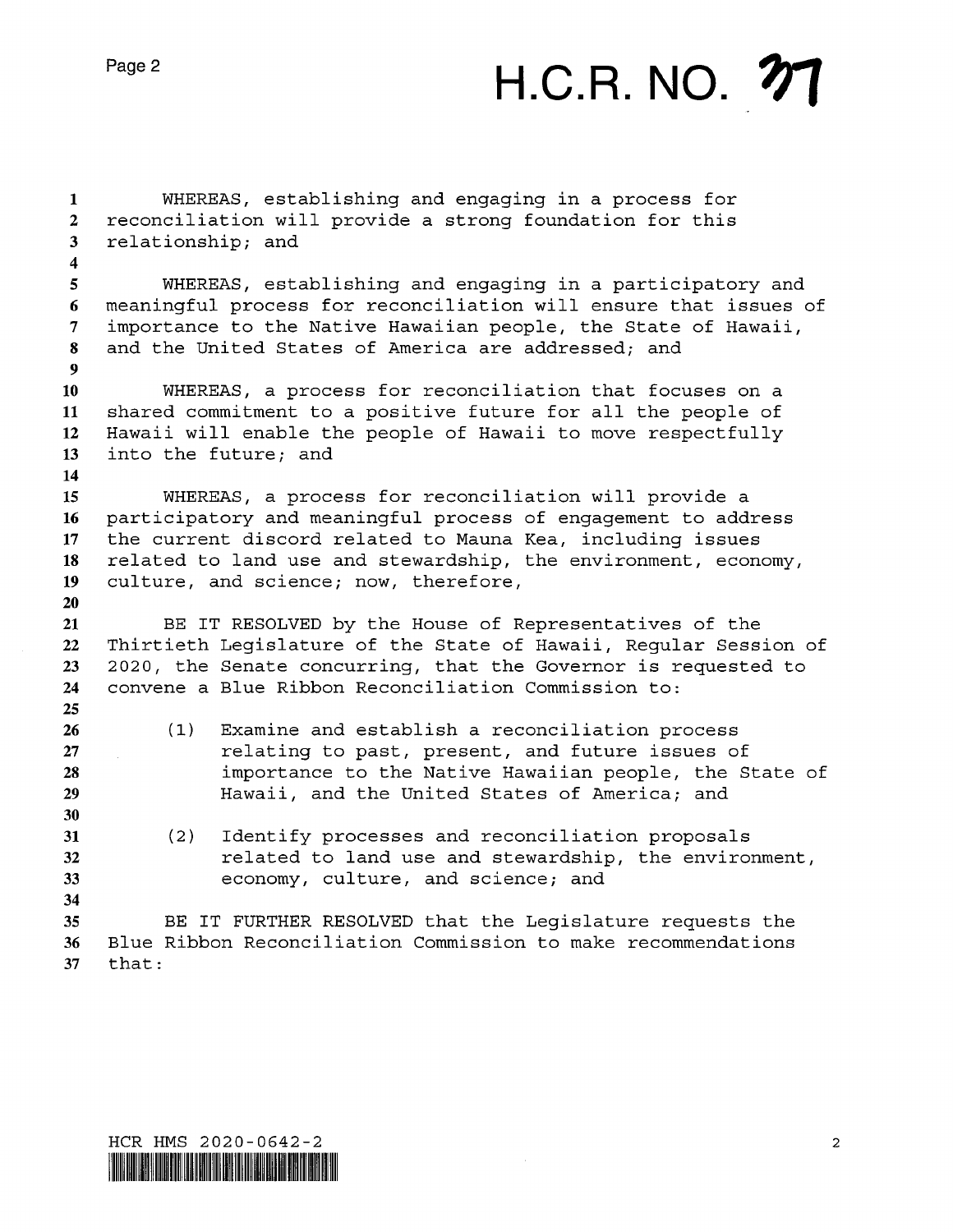Page 3

## H.C.R. NO. 77

| $\mathbf{1}$<br>$\overline{2}$<br>$\mathbf{3}$ | (1)                                                                                                                                                                                                                                                                | Identify processes that can be documented and<br>replicated; and                                                                                                                                                                                                                                                            |
|------------------------------------------------|--------------------------------------------------------------------------------------------------------------------------------------------------------------------------------------------------------------------------------------------------------------------|-----------------------------------------------------------------------------------------------------------------------------------------------------------------------------------------------------------------------------------------------------------------------------------------------------------------------------|
| $\boldsymbol{4}$<br>5<br>6                     | (2)                                                                                                                                                                                                                                                                | Propose reconciliation measures that can be<br>implemented; and                                                                                                                                                                                                                                                             |
| $\overline{7}$<br>8<br>$\overline{\mathbf{9}}$ | BE IT FURTHER RESOLVED that the Governor is requested to<br>appoint one or more individuals to coordinate the efforts of the<br>Blue Ribbon Reconciliation Commission; and                                                                                         |                                                                                                                                                                                                                                                                                                                             |
| 10<br>11<br>12<br>13                           | BE IT FURTHER RESOLVED that the Governor is requested to<br>invite interested and experienced individuals to serve as<br>members of the Blue Ribbon Reconciliation Commission; and                                                                                 |                                                                                                                                                                                                                                                                                                                             |
| 14<br>15<br>16<br>17<br>18                     | BE IT FURTHER RESOLVED that members of the Blue Ribbon<br>Reconciliation Commission serve without compensation from the<br>State, but will be reimbursed for necessary expenses, including<br>travel expenses, incurred in the performance of their duties;<br>and |                                                                                                                                                                                                                                                                                                                             |
| 19<br>20<br>21<br>22<br>23                     | BE IT FURTHER RESOLVED that, as its first task, the Blue<br>Ribbon Reconciliation Commission is requested to examine and<br>establish a reconciliation process related to Mauna Kea; and                                                                           |                                                                                                                                                                                                                                                                                                                             |
| 24<br>25<br>26<br>27<br>28                     | BE IT FURTHER RESOLVED that the Blue Ribbon Reconciliation<br>Commission is requested to submit a report to the Legislature of<br>its findings and recommendations, including any proposed<br>legislation, related to Mauna Kea; and                               |                                                                                                                                                                                                                                                                                                                             |
| 29<br>30<br>31<br>32<br>33                     |                                                                                                                                                                                                                                                                    | BE IT FURTHER RESOLVED that the Blue Ribbon Reconciliation<br>Commission is requested to submit a report to the Legislature of<br>its findings and recommendations, including any proposed<br>legislation, regarding identifiable processes and reconciliation                                                              |
| 34<br>35<br>36<br>37                           |                                                                                                                                                                                                                                                                    | proposals related to land use and stewardship, the environment,<br>economy, culture, and science; and<br>BE IT FURTHER RESOLVED that certified copies of this                                                                                                                                                               |
| 38<br>39<br>40<br>41<br>42                     |                                                                                                                                                                                                                                                                    | Concurrent Resolution be transmitted to the Governor of the<br>State of Hawaii, Chairperson of the Hawaiian Homes Commission,<br>Chairperson of the Board of Trustees of the Office of Hawaiian<br>Affairs, President of the University of Hawaii, Hawaii's<br>Congressional delegation, Kamehameha Schools, The Queen Emma |
|                                                |                                                                                                                                                                                                                                                                    |                                                                                                                                                                                                                                                                                                                             |